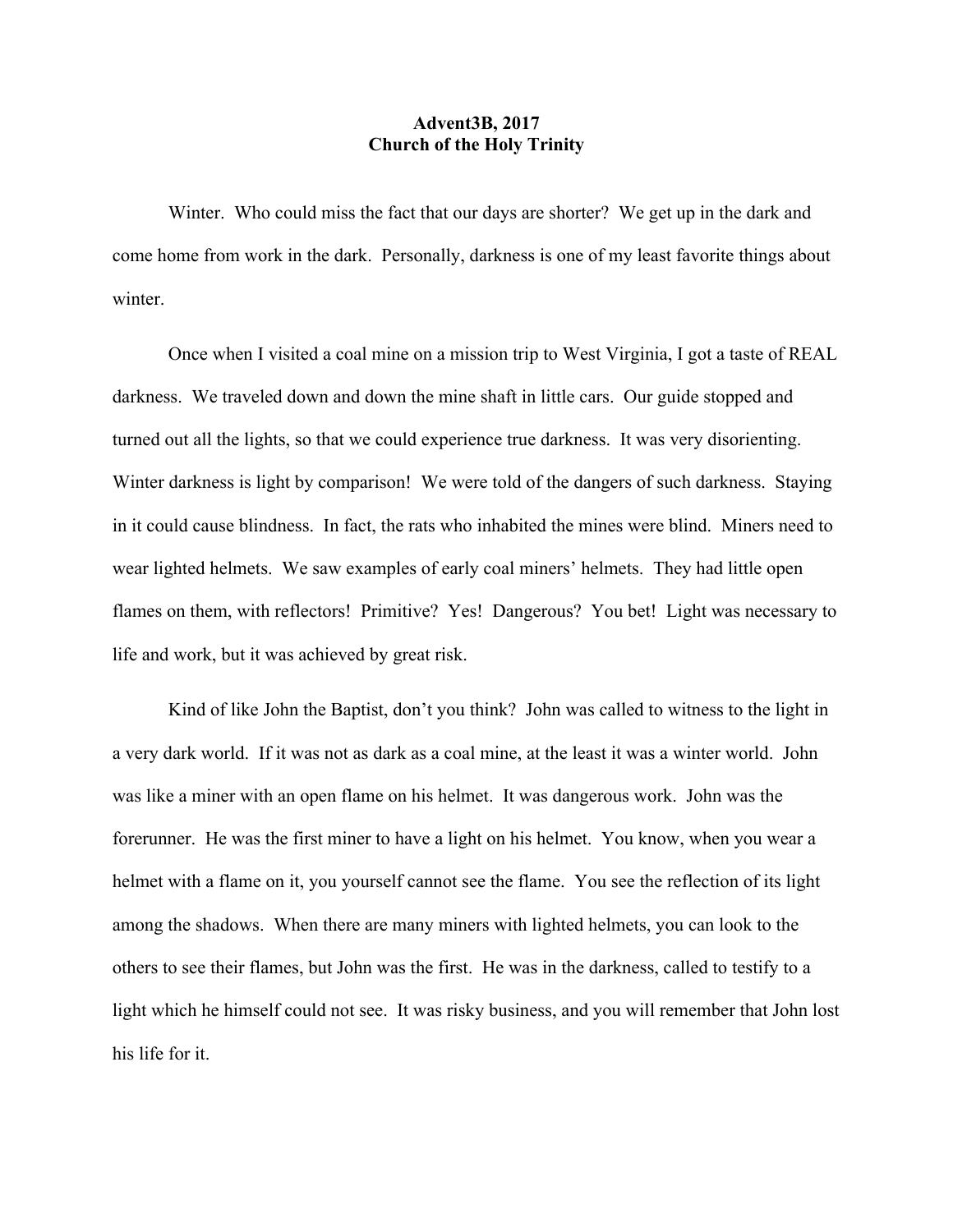John was called to testify to the true light which was coming into the world, the light which the world did not know. John was the voice crying in the wilderness. Things were so dark that identification was difficult. You couldn't be guided by what you saw. It was just the voice. You had to follow the voice. "Among you stands one whom you do not know, the one who is coming after me; I am not worthy to untie the thong of his sandal." The darkness was disorienting to John, also. He himself was not sure of who he was. But, he did know who he was NOT: "I am not the Messiah." (That's probably something each of us should have taped to our bathroom mirrors and repeat ten times every morning!)

The coming of the light in the darkness is a mysterious process. In West Virginia, as we sat in the total darkness of the mine, longing for the lights to be turned back on, our guide began by turning on one flashlight. Its beam was weaker than most of the old helmet flames, he said, but you could feel everyone sigh in relief to see it. We were all waiting for the light.

That is what Advent is about: waiting for the light. A light which is difficult to imagine for those who have been so long in darkness. We, who have been baptized by water and the Holy Spirit are like miners whose lamps have been lit. We are ourselves not the light, but we are called to reflect the light of Christ into every dark corner. We have it much easier than John the Baptist. He was the first miner with a lighted helmet. We are many. In our community, we benefit from the brightness of many lights joined together. That is the community gathered. During the week, we take our lights out into the world, seeking to do good to one another and to all, holding fast to what is good, abstaining from every form of evil, praying without ceasing, testifying to the light. That is the community scattered.

Often we come to Advent with the attitude: "Waiting? Why should we pretend to be waiting? We already have Jesus with us. We have the light of the world in our midst. So what's